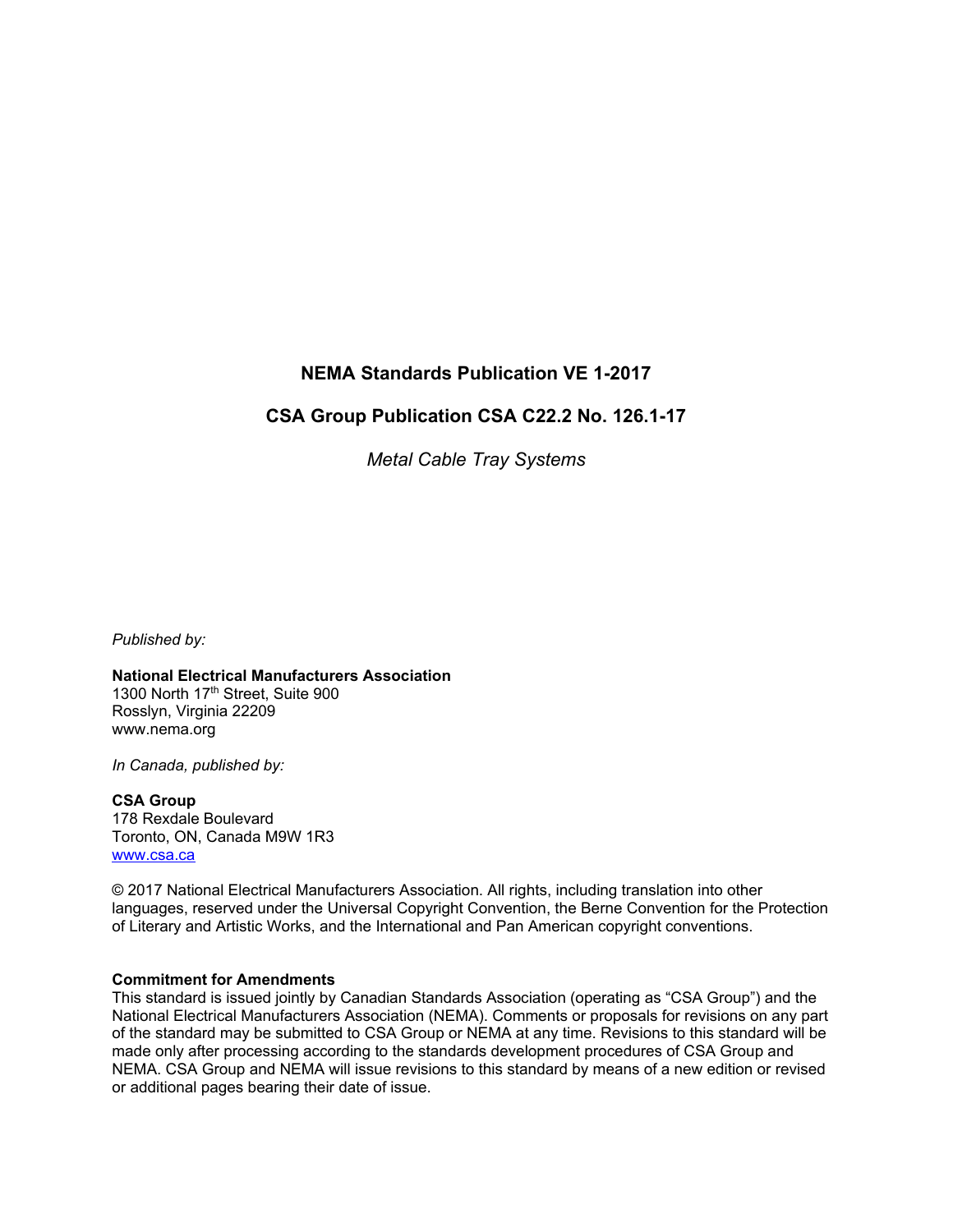#### **NOTICE AND DISCLAIMER (NEMA)**

The information in this publication was considered technically sound by a consensus among persons engaged in its development at the time it was approved. Consensus does not necessarily mean there was unanimous agreement among every person participating in the development process.

The National Electrical Manufacturers Association (NEMA) standards and guideline publications, of which the document herein is one, are developed through a voluntary standards development process. This process brings together volunteers and/or seeks out the views of persons who have an interest in the topic covered by this publication. Although NEMA administers the process and establishes rules to promote fairness in the development of consensus, it does not write the documents, nor does it independently test, evaluate, or verify the accuracy or completeness of any information or the soundness of any judgments contained in its standards and guideline publications.

NEMA disclaims liability for any personal injury, property, or other damages of any nature, whether special, indirect, consequential, or compensatory, directly or indirectly resulting from the publication, use of, application, or reliance on this document. NEMA disclaims and makes no guaranty or warranty, express or implied, as to the accuracy or completeness of any information published herein, and disclaims and makes no warranty that the information in this document will fulfill any particular purpose(s) or need(s). NEMA does not undertake to guarantee the performance of any individual manufacturer's or seller's products or services by virtue of this standard or guide.

In publishing and making this document available, NEMA is not undertaking to render professional or other services for or on behalf of any person or entity, nor is NEMA undertaking to perform any duty owed by any person or entity to someone else. Anyone using this document should rely on his or her own independent judgment or, as appropriate, seek the advice of a competent professional in determining the exercise of reasonable care in any given circumstance. Information and other standards on the topic covered by this publication may be available from other sources, which the user may wish to consult for additional views or information not covered by this publication.

NEMA has no power, nor does it undertake to police or enforce compliance with the contents of this document. NEMA does not certify, test, or inspect products, designs, or installations for safety or health purposes. Any certification or other statement of compliance with any health- or safety-related information in this document shall not be attributable to NEMA and is solely the responsibility of the certifier or maker of the statement.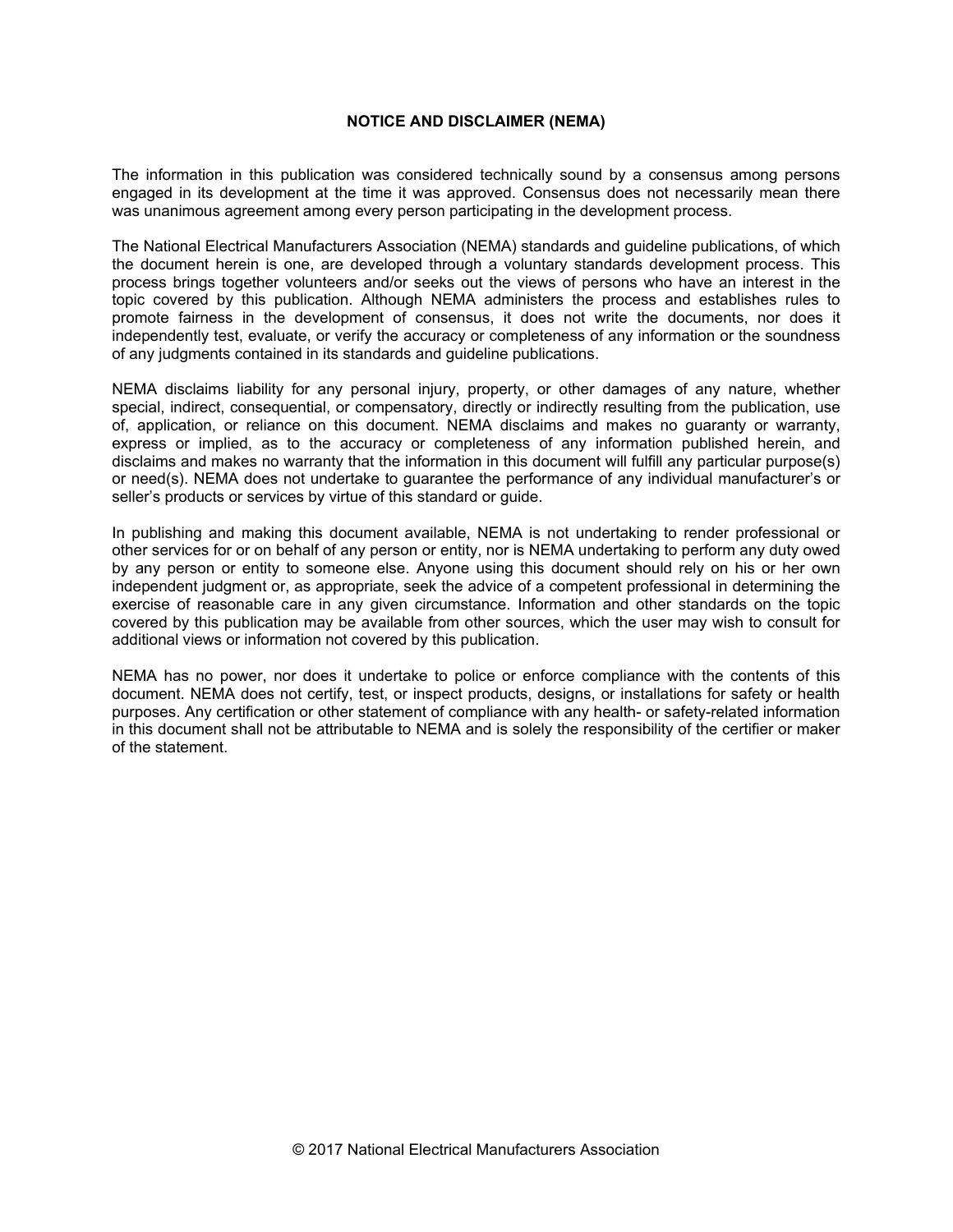## **CONTENTS**

| <b>Foreword</b><br><b>Section 1</b><br><b>Section 2</b><br><b>Section 3</b><br>3.1<br>3.2<br><b>Section 4</b><br>4.1<br>4.2<br>4.2.1<br>4.2.2<br>4.2.3<br>4.3<br>4.3.1<br>4.3.2<br>4.3.3<br>4.3.4<br>4.3.5<br>4.3.6<br>4.3.7<br>4.4<br>4.5<br>4.6<br>4.7<br>4.7.2<br>4.8<br>4.8.1<br>4.8.2<br>4.8.3<br><b>Section 5</b><br>5.1<br>5.2 |
|---------------------------------------------------------------------------------------------------------------------------------------------------------------------------------------------------------------------------------------------------------------------------------------------------------------------------------------|
|                                                                                                                                                                                                                                                                                                                                       |
|                                                                                                                                                                                                                                                                                                                                       |
|                                                                                                                                                                                                                                                                                                                                       |
|                                                                                                                                                                                                                                                                                                                                       |
|                                                                                                                                                                                                                                                                                                                                       |
|                                                                                                                                                                                                                                                                                                                                       |
|                                                                                                                                                                                                                                                                                                                                       |
|                                                                                                                                                                                                                                                                                                                                       |
|                                                                                                                                                                                                                                                                                                                                       |
|                                                                                                                                                                                                                                                                                                                                       |
|                                                                                                                                                                                                                                                                                                                                       |
|                                                                                                                                                                                                                                                                                                                                       |
|                                                                                                                                                                                                                                                                                                                                       |
|                                                                                                                                                                                                                                                                                                                                       |
|                                                                                                                                                                                                                                                                                                                                       |
|                                                                                                                                                                                                                                                                                                                                       |
|                                                                                                                                                                                                                                                                                                                                       |
|                                                                                                                                                                                                                                                                                                                                       |
|                                                                                                                                                                                                                                                                                                                                       |
|                                                                                                                                                                                                                                                                                                                                       |
|                                                                                                                                                                                                                                                                                                                                       |
|                                                                                                                                                                                                                                                                                                                                       |
|                                                                                                                                                                                                                                                                                                                                       |
|                                                                                                                                                                                                                                                                                                                                       |
|                                                                                                                                                                                                                                                                                                                                       |
|                                                                                                                                                                                                                                                                                                                                       |
|                                                                                                                                                                                                                                                                                                                                       |
|                                                                                                                                                                                                                                                                                                                                       |
|                                                                                                                                                                                                                                                                                                                                       |
|                                                                                                                                                                                                                                                                                                                                       |
|                                                                                                                                                                                                                                                                                                                                       |
|                                                                                                                                                                                                                                                                                                                                       |
|                                                                                                                                                                                                                                                                                                                                       |
| 5.2.1                                                                                                                                                                                                                                                                                                                                 |
| 5.2.2                                                                                                                                                                                                                                                                                                                                 |
| 5.2.3                                                                                                                                                                                                                                                                                                                                 |
| 5.2.4                                                                                                                                                                                                                                                                                                                                 |
| 5.2.5                                                                                                                                                                                                                                                                                                                                 |
| 5.2.6                                                                                                                                                                                                                                                                                                                                 |
| 5.2.7                                                                                                                                                                                                                                                                                                                                 |
| 5.2.8                                                                                                                                                                                                                                                                                                                                 |
| 5.3                                                                                                                                                                                                                                                                                                                                   |
| 5.4                                                                                                                                                                                                                                                                                                                                   |
| 5.4.1                                                                                                                                                                                                                                                                                                                                 |
| 5.4.2                                                                                                                                                                                                                                                                                                                                 |
| 5.4.3                                                                                                                                                                                                                                                                                                                                 |
| 5.4.4                                                                                                                                                                                                                                                                                                                                 |
| 5.4.5                                                                                                                                                                                                                                                                                                                                 |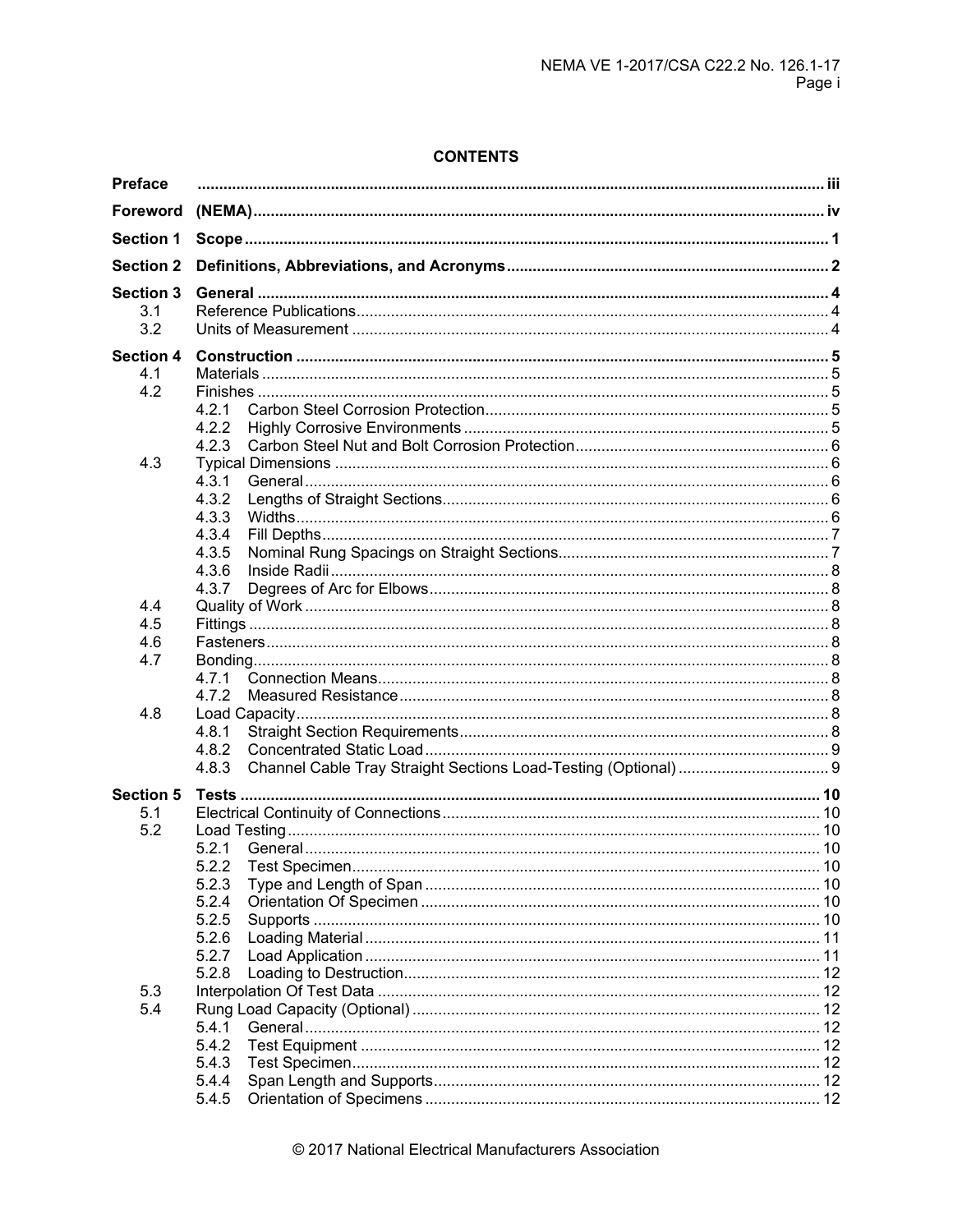|                  | 5.4.8 |  |
|------------------|-------|--|
| <b>Section 6</b> |       |  |
| 6.1              |       |  |
|                  |       |  |
|                  |       |  |
| 6.2              |       |  |
| 6.3              |       |  |
| <b>Annex A</b>   |       |  |
| <b>Annex B</b>   |       |  |
| <b>Annex C</b>   |       |  |
| <b>Annex D</b>   |       |  |
|                  |       |  |

### **TABLES**

| Table 2 Span/Load Class Designation—USA (See Clauses 4.8.1, 4.8.2, and 6.1.2 (c)) 18   |  |
|----------------------------------------------------------------------------------------|--|
| Table 3 Span/Load Class Designation—Canada (See Clauses 4.8.1, 4.8.2 and 6.1.2(c))  19 |  |

### **FIGURES**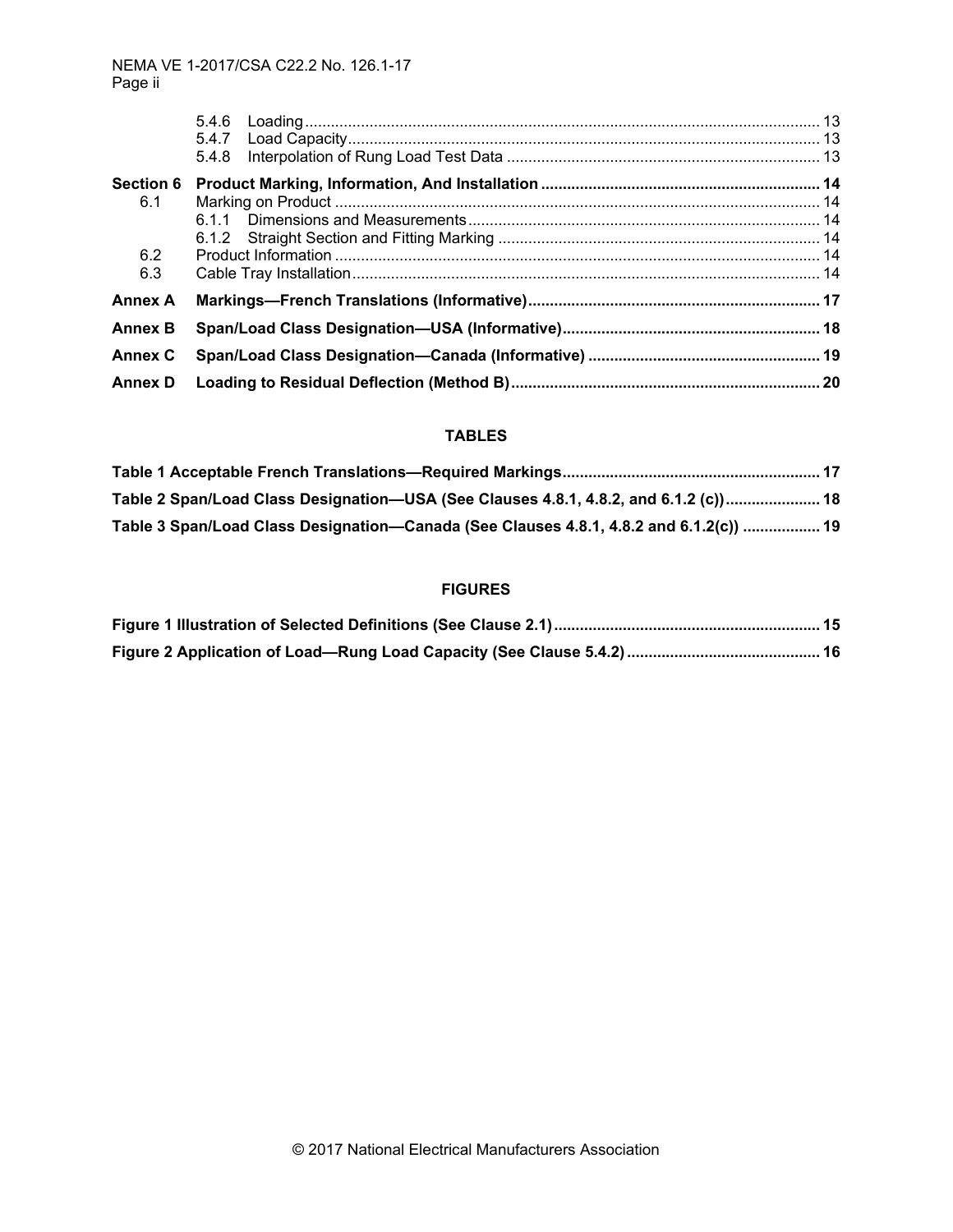### **Preface**

<span id="page-4-0"></span>This is the harmonized CSA Group and NEMA standard for Metal Cable Tray Systems. It is the fourth edition of CSA C22.2 No. 126.1, superseding the previous editions published in 2009, 2002, and 1998, and the sixth edition of NEMA VE 1, superseding the previous edition published in 2009.

This harmonized standard was prepared by the CANENA Technical Harmonization Committee for Metal Cable Tray Systems, comprising members from CSA Group, the National Electrical Manufacturers Association, and the cable tray manufacturing industry. The efforts and support of the CANENA Technical Harmonization Committee are gratefully acknowledged.

This standard is considered suitable for use for conformity assessment within the stated scope of the standard.

This standard was reviewed by the CSA Integrated Committee on Cable Tray Systems, under the jurisdiction of the CSA Technical Committee on Wiring Products and the CSA Strategic Steering Committee on Requirements for Electrical Safety, and has been formally approved by the CSA Technical Committee.

This standard was also approved at NEMA by the Codes and Standards Committee.

Where reference is made to a specific number of samples to be tested, the specified number is considered to be a minimum quantity.

Note: Although the intended primary application of this standard is stated in its scope, it is important to note that it remains the responsibility of the users of the standard to judge its suitability for their particular purpose.

#### **Level of Harmonization**

This standard uses an IEC format, but is not based on, nor is it to be considered equivalent to, an IEC standard. This standard is published as an identical standard for NEMA and CSA Group.

An identical standard is a standard that is exactly the same in technical content except for national differences resulting from conflicts in codes and governmental regulations. Presentation is word for word except for editorial changes.

#### **Reasons for Differences from IEC**

The Technical Harmonization Committee (THC) identified one IEC standard that addresses electrical cable tray systems included in the scope of this standard. The THC determined the safe use of electrical cable tray is dependent on the design, performance, and installation of the cable tray system. The IEC standard does not mention the bonding/equipment grounding function of cable tray, and there are no requirements for corrosion protection at this time. Significant investigation is required to assess safety and system issues that may lead to harmonization of traditional North American electrical cable tray standards with those presently addressed in the known IEC standard. The THC agreed such future investigation might be facilitated by completion of harmonization of the North American standards for electrical cable tray.

#### **Interpretations**

The interpretation by the Standards Development Organization (SDO) of an identical or equivalent standard is to be based on the literal text to determine compliance with the standard in accordance with the procedural rules of the SDO. If more than one interpretation of the literal text has been identified, a revision is to be proposed as soon as possible to each of the SDOs to reflect more accurately the intent.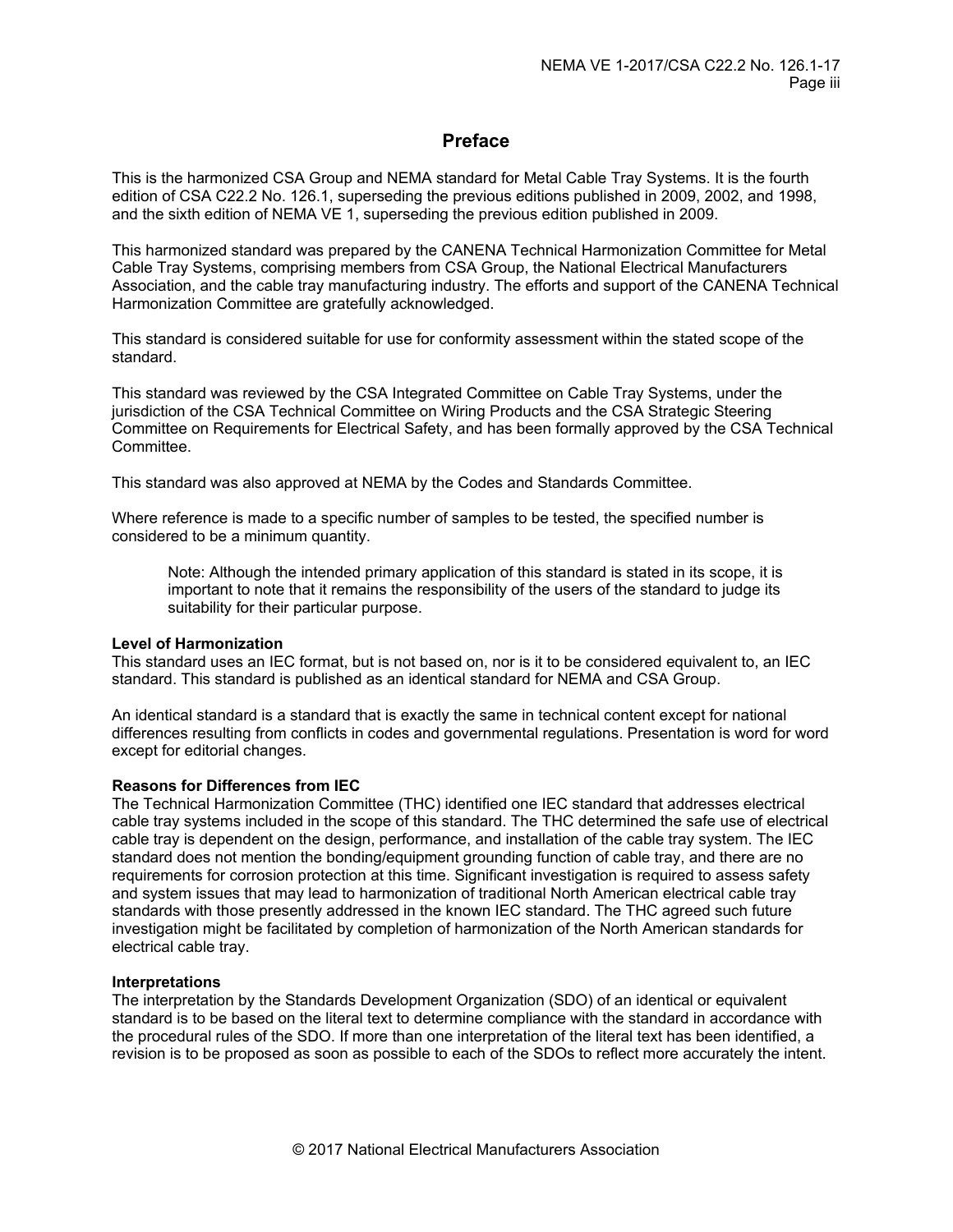## **Foreword (NEMA)**

<span id="page-5-0"></span>This standards publication provides technical requirements concerning the construction, testing, and performance of metal cable tray systems. The development of this publication is the result of many years of research, investigation, and experience by the members of the Cable Tray Section of NEMA. Throughout the development of this publication, test methods and performance values have been related as closely as possible to end-use applications. It has been developed through consultation among manufacturers, with users and engineering societies, to result in improved serviceability and safety of metal cable tray systems.

This publication reflects the study of applicable building codes and the *Canadian Electrical Code, Part I (CE Code)* and the *National Electrical Code*® (NEC), and adheres to applicable national material and manufacturing standards, such as those of the American Society for Testing and Materials, the American Iron and Steel Institute, the Aluminum Association, and Underwriters Laboratories, Inc. The NEMA Cable Tray Section periodically reviews this publication for any revisions necessary, to keep it up to date with advancing technology.

Comments and suggestions for the improvement of this document are encouraged.

They should be sent to:

Senior Technical Director, Operations National Electrical Manufacturers Association 1300 North 17th Street, Suite 900 Rosslyn, Virginia 22209

The primary purpose of this standards publication is to encourage the manufacture and utilization of standardized metal cable tray systems and to eliminate misunderstandings between manufacturers and users. It has been promulgated with a view toward promoting safety of persons and property by the proper selection and use of metal cable tray systems.

The cable tray system manufacturer has limited or no control over the following factors, which are vital to a safe installation:

- a. environmental conditions;
- b. system design;
- c. product selection and application;
- d. installation practices; and
- e. system maintenance.

NEMA VE 1 was developed by the NEMA Cable Tray Section. Section approval does not necessarily imply that all section members voted for approval or participated in development. At the time NEMA VE 1- 2017 was approved, the NEMA Cable Tray Section consisted of the following members:

Cope, A part of Atkore International [www.copecabletray.com/](http://www.copecabletray.com/) Chalfant Manufacturing Co. [www.chalfant-obo.com](http://www.chalfant-obo.com/) Eaton's B-Line Business [www.cooperindustries.com/content/public/en/b-line.html](http://www.cooperindustries.com/content/public/en/b-line.html) Legrand/Cablofil, Inc. [www.legrand.us/cablofil](http://www.legrand.us/cablofil) MP Husky Corp. [www.mphusky.com/](http://www.mphusky.com/) Oglaend System US LLC [www.oglaend-system.com/newsread/index.aspx](http://www.oglaend-system.com/newsread/index.aspx) Snake Tray, Inc. [www.snaketray.com/](http://www.snaketray.com/) TechLine Manufacturing [www.techlinemfg.com/](http://www.techlinemfg.com/) Thomas & Betts, A Member of the ABB Group [www.tnb.com/pub/index.php](http://www.tnb.com/pub/index.php)